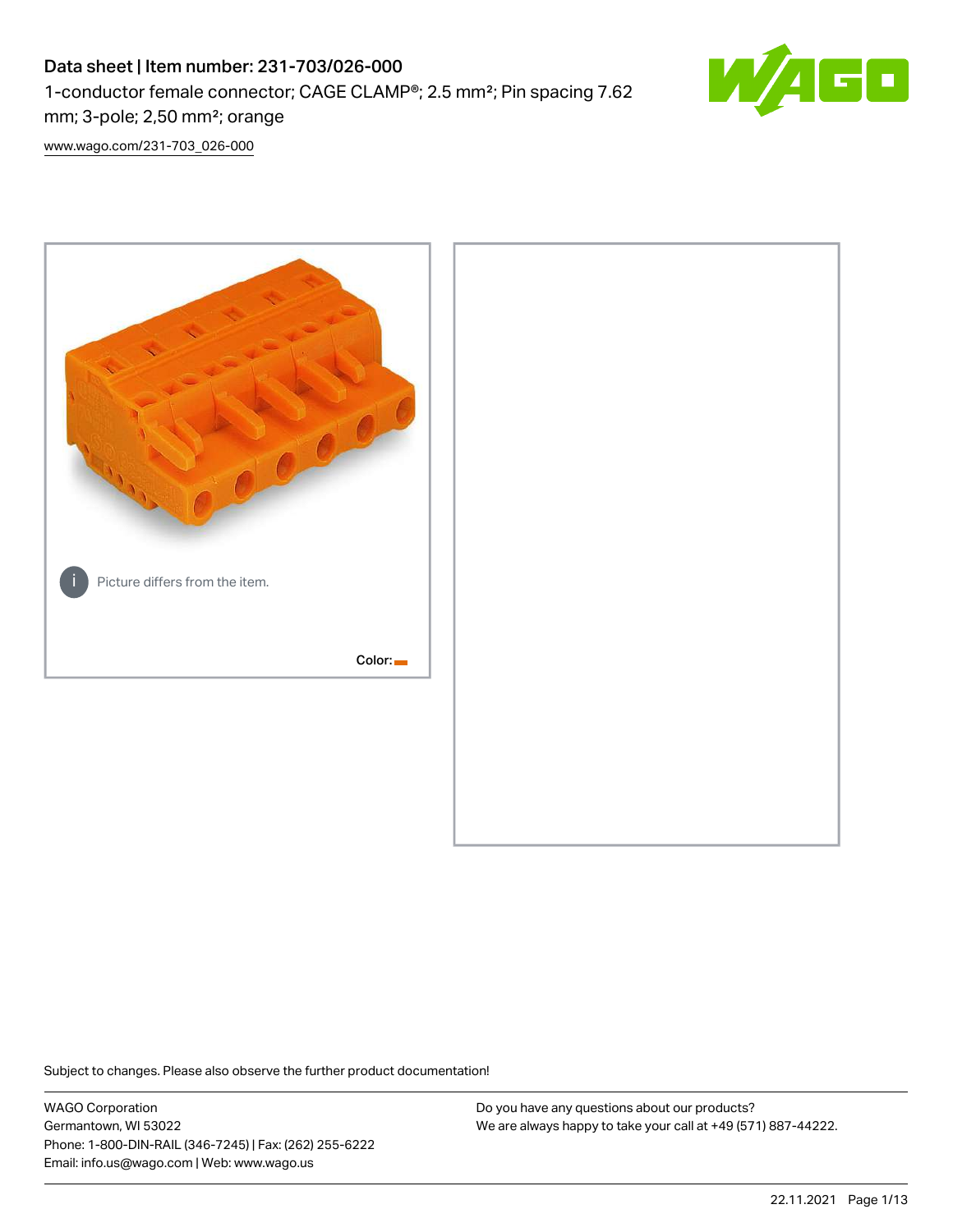

Dimensions in mm

 $L_1 =$  (pole no.  $-1$ ) x pin spacing + 5.08 mm + 1.5 mm

2- to 3-pole female connectors – one latch only

#### Item description

- Universal connection for all conductor types
- $\blacksquare$ Easy cable pre-assembly and on-unit wiring via vertical and horizontal CAGE CLAMP<sup>®</sup> actuation
- $\blacksquare$ Integrated test ports
- $\blacksquare$ With coding fingers

Subject to changes. Please also observe the further product documentation! Data

WAGO Corporation Germantown, WI 53022 Phone: 1-800-DIN-RAIL (346-7245) | Fax: (262) 255-6222 Email: info.us@wago.com | Web: www.wago.us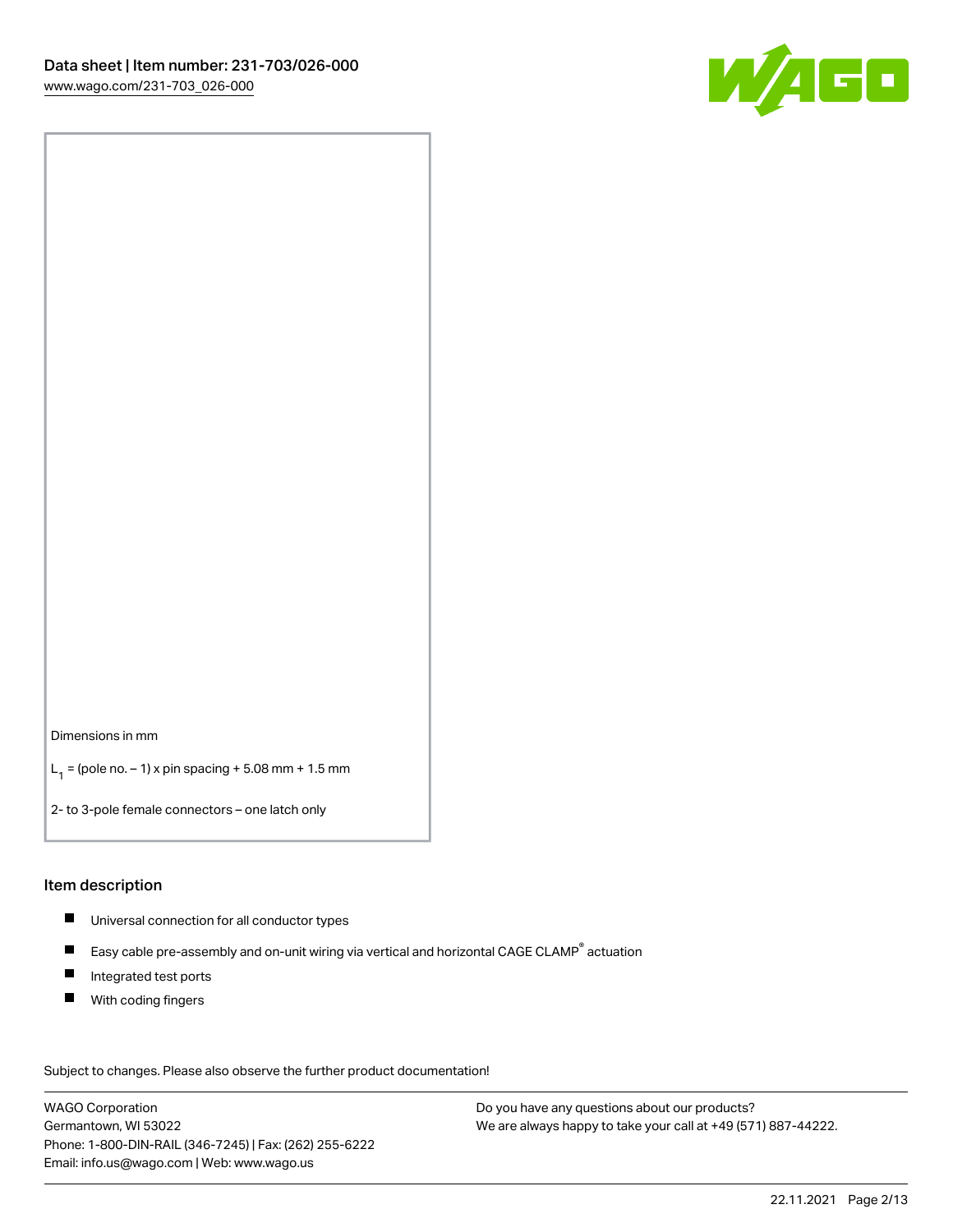

#### Data Notes

| Safety information 1 | The <i>MCS – MULTI CONNECTION SYSTEM</i> includes connectors<br>without breaking capacity in accordance with DIN EN 61984. When<br>used as intended, these connectors must not be connected<br>/disconnected when live or under load. The circuit design should<br>ensure header pins, which can be touched, are not live when<br>unmated. |
|----------------------|--------------------------------------------------------------------------------------------------------------------------------------------------------------------------------------------------------------------------------------------------------------------------------------------------------------------------------------------|
| Variants:            | Gold-plated or partially gold-plated contact surfaces<br>Other versions (or variants) can be requested from WAGO Sales or<br>configured at https://configurator.wago.com/                                                                                                                                                                  |

#### Electrical data

#### IEC Approvals

| Ratings per                 | IEC/EN 60664-1                                                        |
|-----------------------------|-----------------------------------------------------------------------|
| Rated voltage (III / 3)     | 500 V                                                                 |
| Rated surge voltage (III/3) | 6 <sub>kV</sub>                                                       |
| Rated voltage (III/2)       | 630 V                                                                 |
| Rated surge voltage (III/2) | 6 <sub>k</sub> V                                                      |
| Nominal voltage (II/2)      | 1000V                                                                 |
| Rated surge voltage (II/2)  | 6 <sub>kV</sub>                                                       |
| Rated current               | 16A                                                                   |
| Legend (ratings)            | $(III / 2)$ $\triangle$ Overvoltage category III / Pollution degree 2 |

#### UL Approvals

| Approvals per                  | UL 1059 |
|--------------------------------|---------|
| Rated voltage UL (Use Group B) | 300 V   |
| Rated current UL (Use Group B) | 15 A    |
| Rated voltage UL (Use Group D) | 300 V   |
| Rated current UL (Use Group D) | 10 A    |

### Ratings per UL

| Rated voltage UL 1977 | 300 V |
|-----------------------|-------|
| Rated current UL 1977 |       |

#### CSA Approvals

Approvals per CSA

Subject to changes. Please also observe the further product documentation!

| <b>WAGO Corporation</b>                                | Do you have any questions about our products?                 |
|--------------------------------------------------------|---------------------------------------------------------------|
| Germantown, WI 53022                                   | We are always happy to take your call at +49 (571) 887-44222. |
| Phone: 1-800-DIN-RAIL (346-7245)   Fax: (262) 255-6222 |                                                               |
| Email: info.us@wago.com   Web: www.wago.us             |                                                               |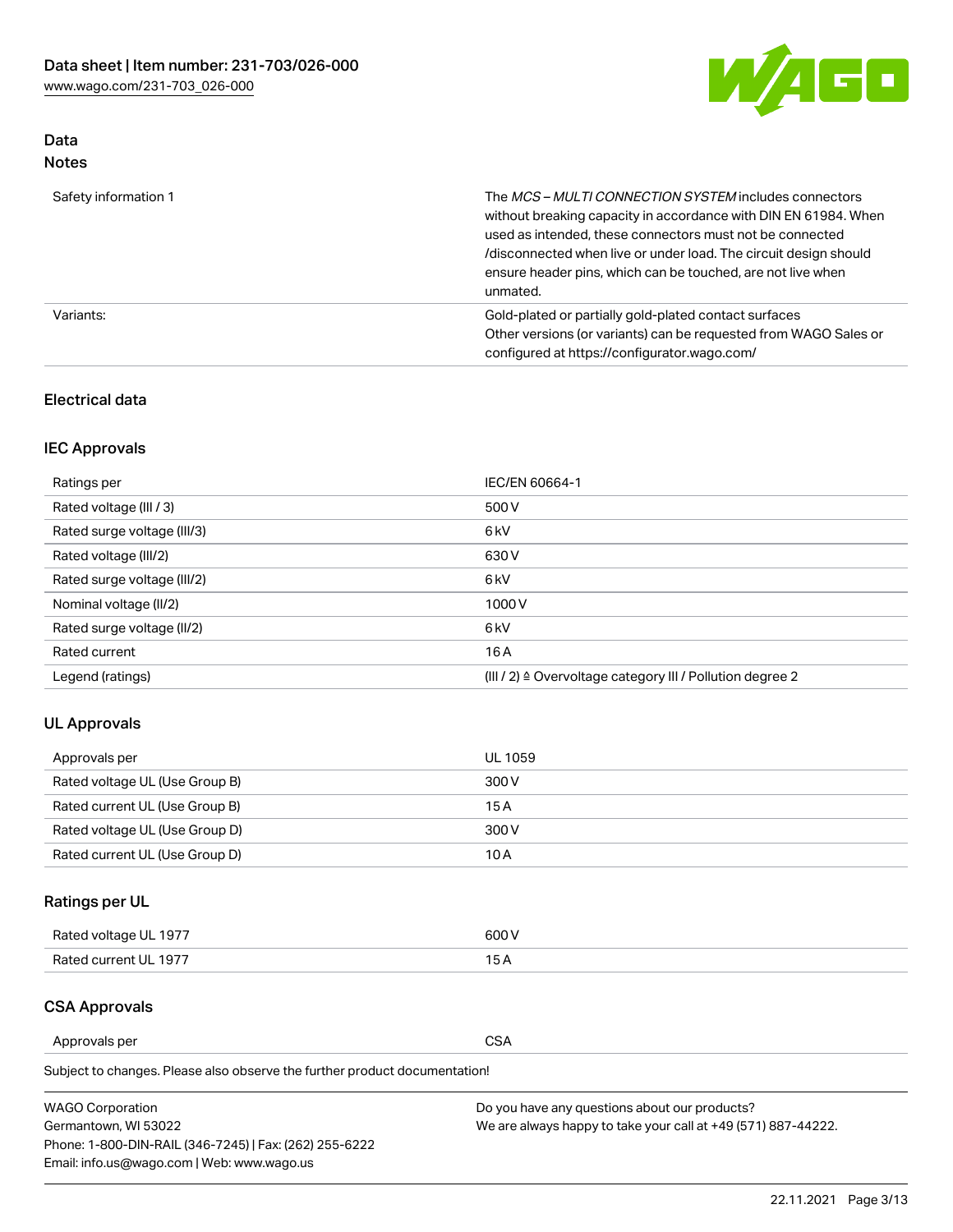[www.wago.com/231-703\\_026-000](http://www.wago.com/231-703_026-000)



| Rated voltage CSA (Use Group B) | 300 V |
|---------------------------------|-------|
| Rated current CSA (Use Group B) | 15 A  |
| Rated voltage CSA (Use Group D) | 300 V |
| Rated current CSA (Use Group D) | 10 A  |

#### Connection data

| Total number of connection points |  |
|-----------------------------------|--|
| Total number of potentials        |  |
| Number of connection types        |  |
| Number of levels                  |  |

#### Connection 1

| Connection technology                             | CAGE CLAMP <sup>®</sup>                 |
|---------------------------------------------------|-----------------------------------------|
| Actuation type                                    | Operating tool                          |
| Solid conductor                                   | $0.082.5$ mm <sup>2</sup> / 28  12 AWG  |
| Fine-stranded conductor                           | $0.08$ 2.5 mm <sup>2</sup> / 28  12 AWG |
| Fine-stranded conductor; with insulated ferrule   | $0.251.5$ mm <sup>2</sup>               |
| Fine-stranded conductor; with uninsulated ferrule | $0.252.5$ mm <sup>2</sup>               |
| Strip length                                      | $89$ mm $/ 0.310.35$ inch               |
| Number of poles                                   | 3                                       |
| Conductor entry direction to mating direction     | 0°                                      |

#### Physical data

| Pin spacing | 7.62 mm / 0.3 inch    |
|-------------|-----------------------|
| Width       | 21.82 mm / 0.859 inch |
| Height      | 14.3 mm / 0.563 inch  |
| Depth       | 26.45 mm / 1.041 inch |

### Plug-in connection

| Contact type (pluggable connector) | Female connector/socket |
|------------------------------------|-------------------------|
| Connector (connection type)        | for conductor           |
| Mismating protection               | No.                     |
| Locking of plug-in connection      | Without                 |

#### Material data

Color contracts and contracts of the contracts of the contracts of the contracts of the contracts of the contracts of the contracts of the contracts of the contracts of the contracts of the contracts of the contracts of th

Subject to changes. Please also observe the further product documentation! Material group I

| <b>WAGO Corporation</b>                                | Do you have any questions about our products?                 |
|--------------------------------------------------------|---------------------------------------------------------------|
| Germantown, WI 53022                                   | We are always happy to take your call at +49 (571) 887-44222. |
| Phone: 1-800-DIN-RAIL (346-7245)   Fax: (262) 255-6222 |                                                               |
| Email: info.us@wago.com   Web: www.wago.us             |                                                               |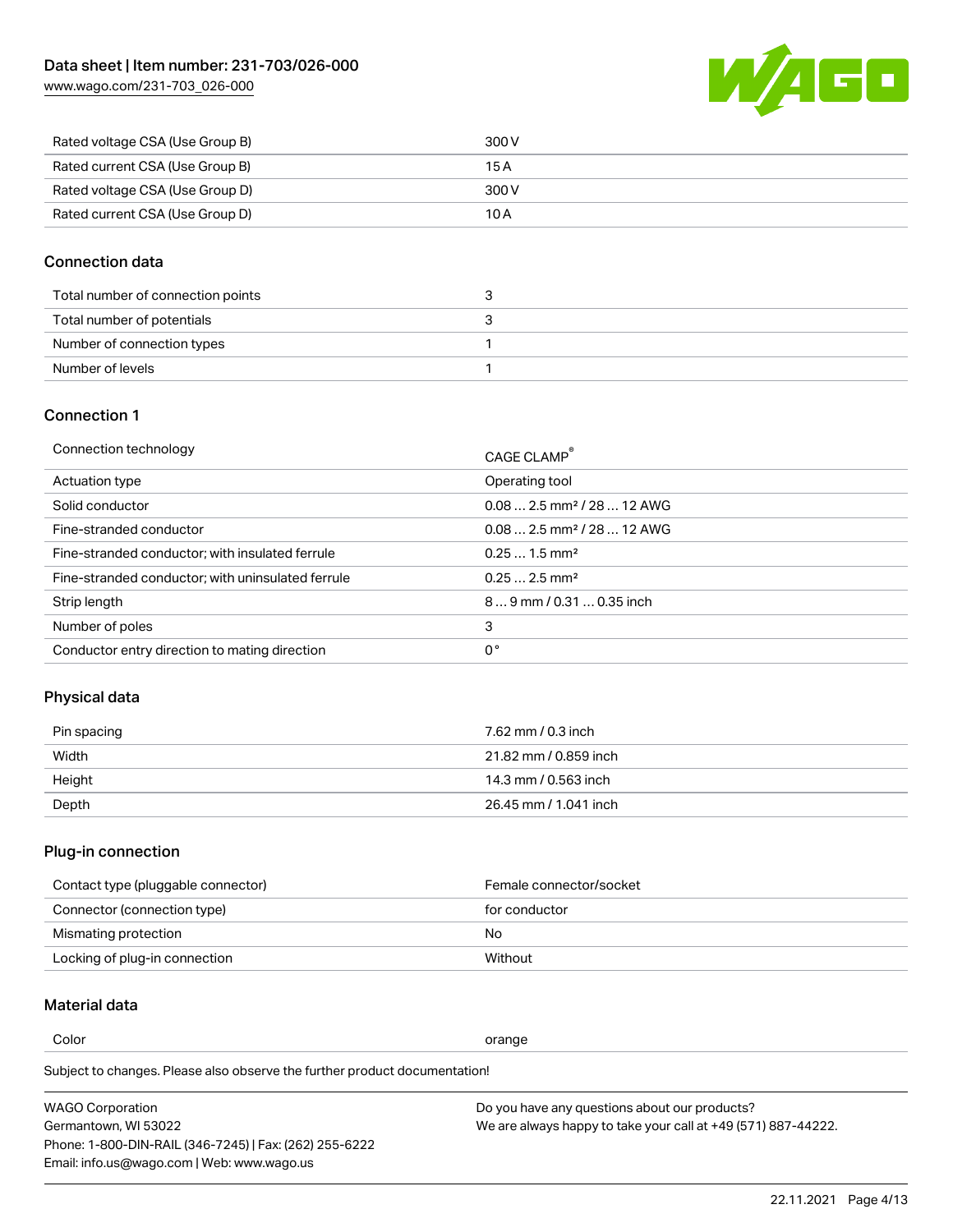[www.wago.com/231-703\\_026-000](http://www.wago.com/231-703_026-000)



| Material group              |                                   |
|-----------------------------|-----------------------------------|
| Insulation material         | Polyamide (PA66)                  |
| Flammability class per UL94 | V <sub>0</sub>                    |
| Clamping spring material    | Chrome nickel spring steel (CrNi) |
| Contact material            | Copper alloy                      |
| Contact plating             | tin-plated                        |
| Fire load                   | $0.102$ MJ                        |
| Weight                      | 6.3 <sub>g</sub>                  |
|                             |                                   |

#### Environmental requirements

| Limit temperature range | -60 … +85 ℃ |
|-------------------------|-------------|
|-------------------------|-------------|

#### Commercial data

| Product Group         | 3 (Multi Conn. System) |
|-----------------------|------------------------|
| PU (SPU)              | 100 Stück              |
| Packaging type        | box                    |
| Country of origin     | <b>DE</b>              |
| <b>GTIN</b>           | 4044918351539          |
| Customs tariff number | 8536694040             |

#### Approvals / Certificates

#### Country specific Approvals

| Logo | Approval                               | <b>Additional Approval Text</b> | Certificate<br>name |
|------|----------------------------------------|---------------------------------|---------------------|
|      | CВ<br>DEKRA Certification B.V.         | IEC 61984                       | NL-39756            |
|      | <b>CSA</b><br>DEKRA Certification B.V. | C <sub>22.2</sub>               | 1466354             |

#### Ship Approvals

| Logo | Approval                                  | <b>Additional Approval Text</b> | Certificate<br>name               |
|------|-------------------------------------------|---------------------------------|-----------------------------------|
| ABS  | <b>ABS</b><br>American Bureau of Shipping | $\overline{\phantom{0}}$        | $19-$<br>HG1869876-<br><b>PDA</b> |
|      | <b>BV</b>                                 | IEC 60998                       | 11915/D0                          |

Subject to changes. Please also observe the further product documentation!

| WAGO Corporation                                       | Do you have any questions about our products?                 |
|--------------------------------------------------------|---------------------------------------------------------------|
| Germantown, WI 53022                                   | We are always happy to take your call at +49 (571) 887-44222. |
| Phone: 1-800-DIN-RAIL (346-7245)   Fax: (262) 255-6222 |                                                               |
| Email: info.us@wago.com   Web: www.wago.us             |                                                               |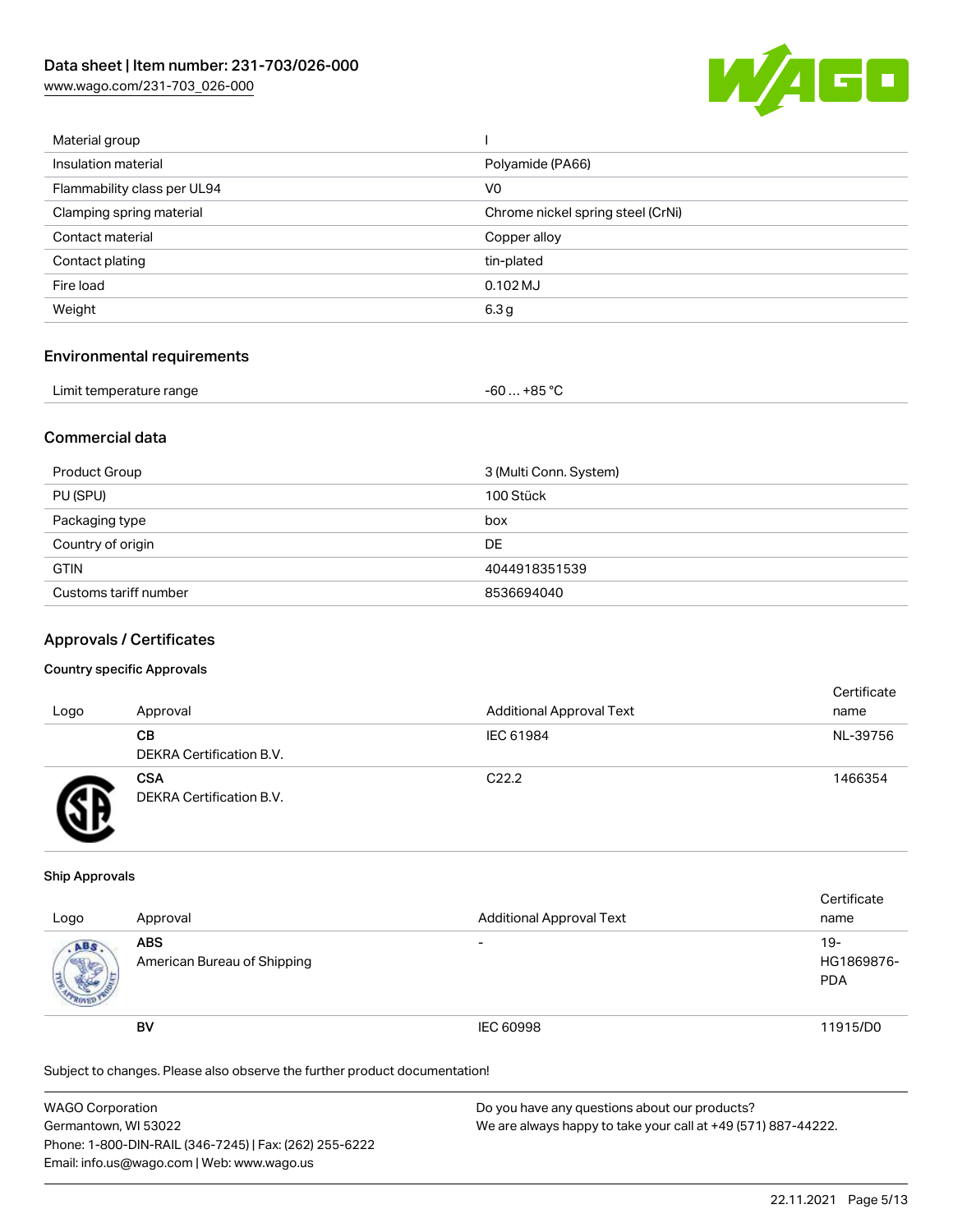



Bureau Veritas S.A. BV

| <b>UL-Approvals</b> |                                                                                                                    |                                                                                                                           |                                  |
|---------------------|--------------------------------------------------------------------------------------------------------------------|---------------------------------------------------------------------------------------------------------------------------|----------------------------------|
| Logo                | Approval                                                                                                           | <b>Additional Approval Text</b>                                                                                           | Certificate<br>name              |
|                     | <b>UR</b><br>Underwriters Laboratories Inc.                                                                        | <b>UL 1977</b>                                                                                                            | E45171                           |
|                     | <b>UR</b><br>Underwriters Laboratories Inc.                                                                        | <b>UL 1059</b>                                                                                                            | E45172                           |
| Counterpart         |                                                                                                                    |                                                                                                                           |                                  |
|                     | Item no.231-763/001-000<br>THT male header; 1.2 x 1.2 mm solder pin; straight; Pin spacing 7.62 mm; 3-pole; orange |                                                                                                                           | www.wago.com/231-763<br>/001-000 |
|                     | Item no.231-933/001-000<br>THT male header; 1.0 x 1.0 mm solder pin; angled; Pin spacing 7.62 mm; 3-pole; orange   |                                                                                                                           | www.wago.com/231-933<br>/001-000 |
|                     | Item no.231-733/001-000<br>THT male header; 1.0 x 1.0 mm solder pin; straight; Pin spacing 7.62 mm; 3-pole; orange |                                                                                                                           | www.wago.com/231-733<br>/001-000 |
|                     | Item no.231-963/001-000<br>THT male header; 1.2 x 1.2 mm solder pin; angled; Pin spacing 7.62 mm; 3-pole; orange   |                                                                                                                           | www.wago.com/231-963<br>/001-000 |
|                     | Item no.731-633                                                                                                    | 1-conductor male connector; CAGE CLAMP®; 2.5 mm <sup>2</sup> ; Pin spacing 7.62 mm; 3-pole; 2,50 mm <sup>2</sup> ; orange | www.wago.com/731-633             |
|                     | Item no.731-633/018-000<br>feet; 2,50 mm <sup>2</sup> ; orange                                                     | 1-conductor male connector; CAGE CLAMP®; 2.5 mm <sup>2</sup> ; Pin spacing 7.62 mm; 3-pole; Snap-in mounting              | www.wago.com/731-633<br>/018-000 |
|                     | Item no.232-583/007-000<br>Double pin header; DIN-35 rail mounting; 3-pole; Pin spacing 7.62 mm; orange            |                                                                                                                           | www.wago.com/232-583<br>/007-000 |
|                     |                                                                                                                    |                                                                                                                           |                                  |

Subject to changes. Please also observe the further product documentation!

| WAGO Corporation                                       | Do you have any questions about our products?                 |
|--------------------------------------------------------|---------------------------------------------------------------|
| Germantown, WI 53022                                   | We are always happy to take your call at +49 (571) 887-44222. |
| Phone: 1-800-DIN-RAIL (346-7245)   Fax: (262) 255-6222 |                                                               |
| Email: info.us@wago.com   Web: www.wago.us             |                                                               |

22.11.2021 Page 6/13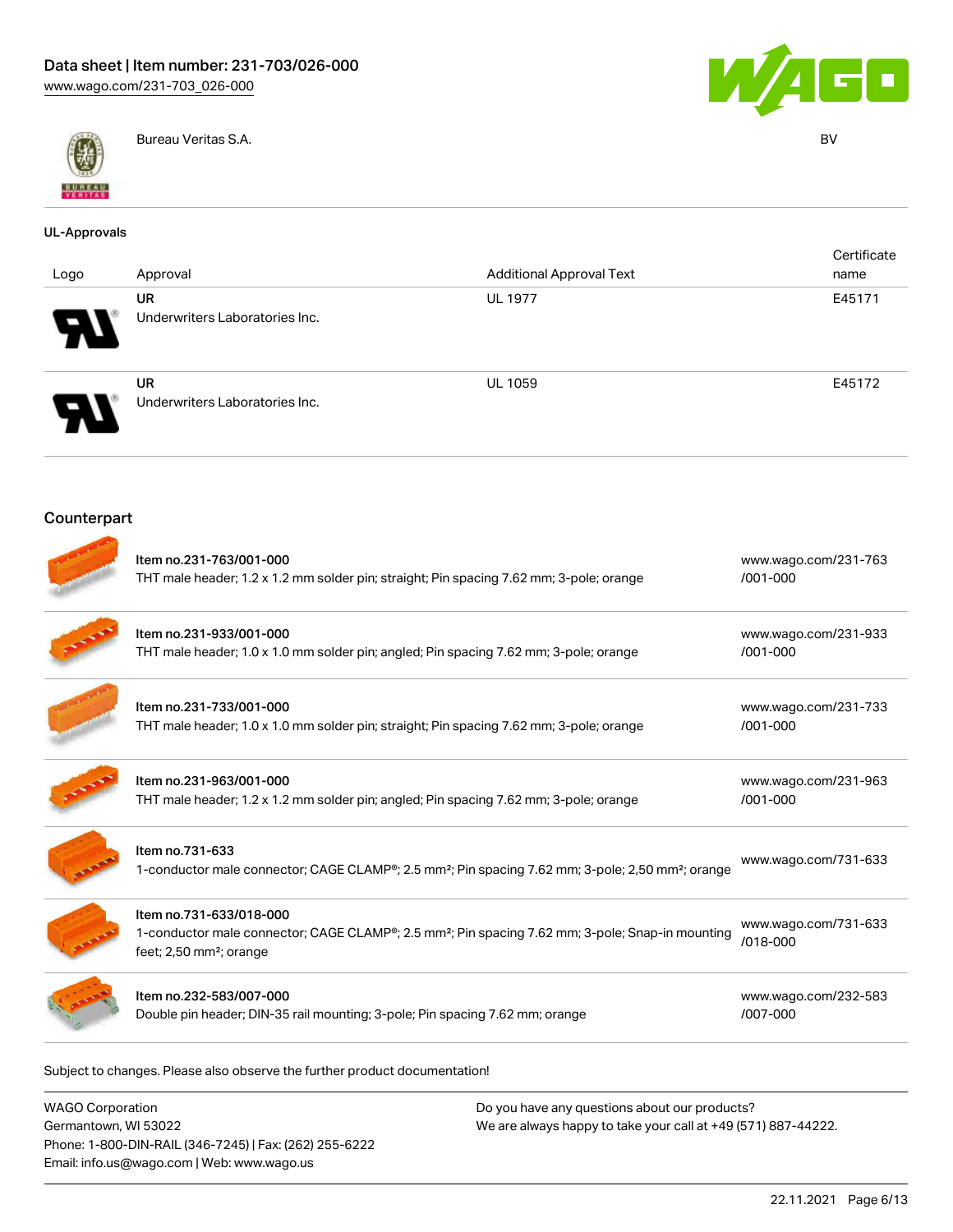



#### Item no.731-633/019-000

1-conductor male connector; CAGE CLAMP®; 2.5 mm²; Pin spacing 7.62 mm; 3-pole; clamping collar; 2,50 mm²; orange



#### Item no.731-633/114-000

1-conductor male connector; CAGE CLAMP®; 2.5 mm²; Pin spacing 7.62 mm; 3-pole; Snap-in flange; 2,50 mm²; orange

# [www.wago.com/731-633](https://www.wago.com/731-633/114-000)

[www.wago.com/731-633](https://www.wago.com/731-633/019-000)

[/019-000](https://www.wago.com/731-633/019-000)

[/114-000](https://www.wago.com/731-633/114-000)

Optional accessories

| <b>Tools</b>               |                                                                                                 |                      |
|----------------------------|-------------------------------------------------------------------------------------------------|----------------------|
| Operating tool             |                                                                                                 |                      |
|                            | Item no.: 231-131<br>Operating tool; made of insulating material; 1-way; loose; white           | www.wago.com/231-131 |
|                            | Item no.: 231-291<br>Operating tool; made of insulating material; 1-way; loose; red             | www.wago.com/231-291 |
| Insulations stops          |                                                                                                 |                      |
| Insulation stop            |                                                                                                 |                      |
| Leech                      | Item no.: 231-673<br>Insulation stop; 0.08-0.2 mm <sup>2</sup> / 0.2 mm <sup>2</sup> "s"; white | www.wago.com/231-673 |
| COLER                      | Item no.: 231-674<br>Insulation stop; 0.25 - 0.5 mm <sup>2</sup> ; light gray                   | www.wago.com/231-674 |
| LEEL                       | Item no.: 231-675<br>Insulation stop; 0.75 - 1 mm <sup>2</sup> ; dark gray                      | www.wago.com/231-675 |
| Cover                      |                                                                                                 |                      |
| Cover                      |                                                                                                 |                      |
|                            | Item no.: 231-669<br>Lockout caps; for covering unused clamping units; orange                   | www.wago.com/231-669 |
| <b>Testing accessories</b> |                                                                                                 |                      |
| Testing accessories        |                                                                                                 |                      |
|                            | Item no.: 210-136<br>Test plug; 2 mm Ø; with 500 mm cable                                       | www.wago.com/210-136 |

Subject to changes. Please also observe the further product documentation!

WAGO Corporation Germantown, WI 53022 Phone: 1-800-DIN-RAIL (346-7245) | Fax: (262) 255-6222 Email: info.us@wago.com | Web: www.wago.us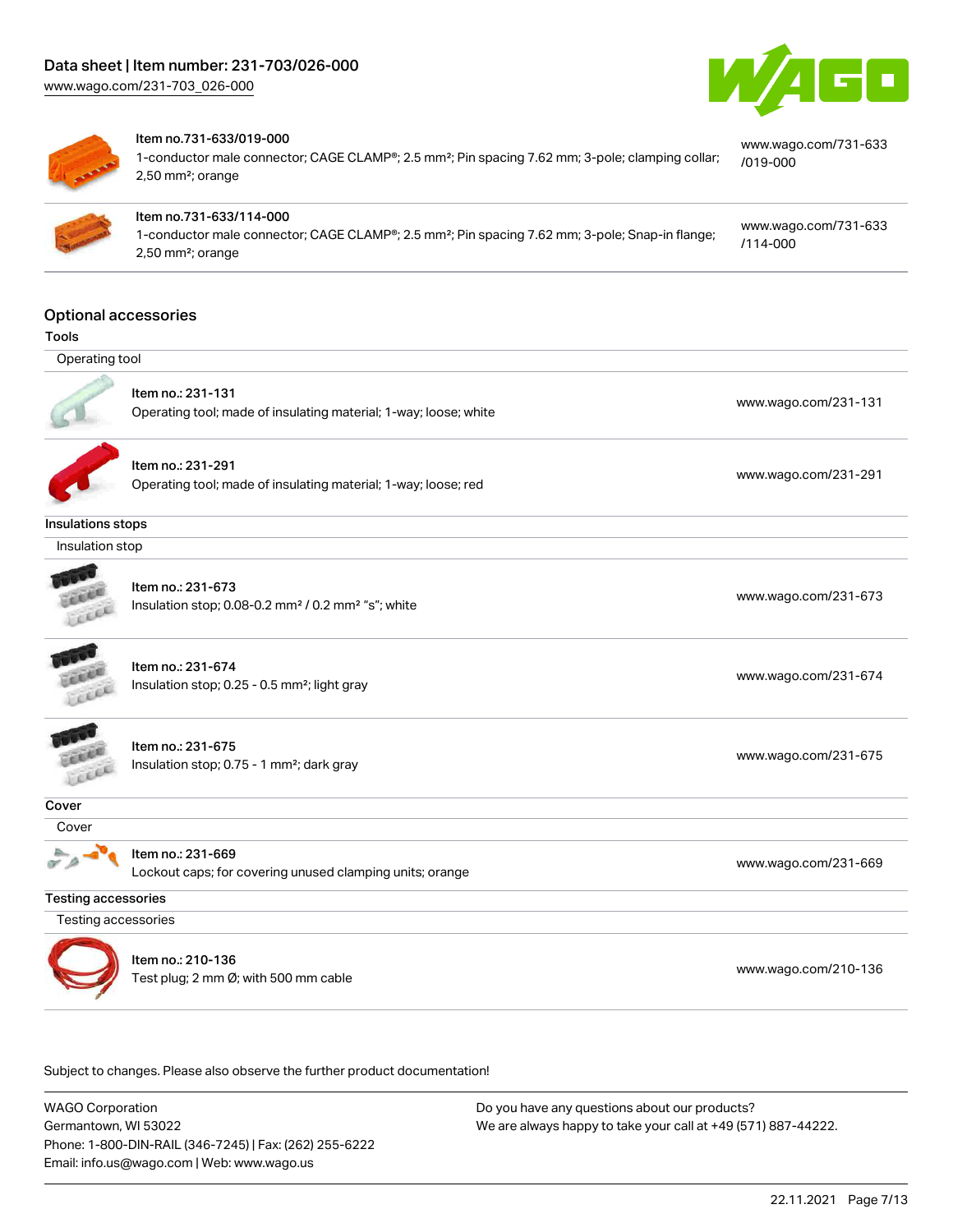Phone: 1-800-DIN-RAIL (346-7245) | Fax: (262) 255-6222

Email: info.us@wago.com | Web: www.wago.us



[www.wago.com/231-662](http://www.wago.com/231-662)

Item no.: 231-662

Test plugs for female connectors; for 7.5 mm and 7.62 mm pin spacing; 2,50 mm<sup>2</sup>; light gray

| <b>Ferrules</b>         |                                                                                                                                                                                    |                                                                                                                |                      |
|-------------------------|------------------------------------------------------------------------------------------------------------------------------------------------------------------------------------|----------------------------------------------------------------------------------------------------------------|----------------------|
| Ferrule                 |                                                                                                                                                                                    |                                                                                                                |                      |
|                         | Item no.: 216-101<br>Ferrule; Sleeve for 0.5 mm <sup>2</sup> / AWG 22; uninsulated; electro-tin plated; silver-colored                                                             |                                                                                                                | www.wago.com/216-101 |
|                         | Item no.: 216-104<br>Ferrule; Sleeve for 1.5 mm <sup>2</sup> / AWG 16; uninsulated; electro-tin plated; silver-colored                                                             |                                                                                                                | www.wago.com/216-104 |
|                         | Item no.: 216-106<br>Ferrule; Sleeve for 2.5 mm <sup>2</sup> / AWG 14; uninsulated; electro-tin plated; silver-colored                                                             |                                                                                                                | www.wago.com/216-106 |
|                         | Item no.: 216-102<br>Ferrule; Sleeve for 0.75 mm <sup>2</sup> / AWG 20; uninsulated; electro-tin plated; silver-colored                                                            |                                                                                                                | www.wago.com/216-102 |
|                         | Item no.: 216-103<br>Ferrule; Sleeve for 1 mm <sup>2</sup> / AWG 18; uninsulated; electro-tin plated                                                                               |                                                                                                                | www.wago.com/216-103 |
|                         | Item no.: 216-123<br>Ferrule; Sleeve for 1 mm <sup>2</sup> / AWG 18; uninsulated; electro-tin plated; silver-colored                                                               |                                                                                                                | www.wago.com/216-123 |
|                         | Item no.: 216-122<br>Ferrule; Sleeve for 0.75 mm <sup>2</sup> / AWG 20; uninsulated; electro-tin plated; silver-colored                                                            |                                                                                                                | www.wago.com/216-122 |
|                         | Item no.: 216-124<br>Ferrule; Sleeve for 1.5 mm <sup>2</sup> / AWG 16; uninsulated; electro-tin plated                                                                             |                                                                                                                | www.wago.com/216-124 |
|                         | Item no.: 216-142<br>Ferrule; Sleeve for 0.75 mm <sup>2</sup> / 18 AWG; uninsulated; electro-tin plated; electrolytic copper; gastight<br>crimped; acc. to DIN 46228, Part 1/08.92 |                                                                                                                | www.wago.com/216-142 |
|                         | Item no.: 216-132<br>Ferrule; Sleeve for 0.34 mm <sup>2</sup> / AWG 24; uninsulated; electro-tin plated                                                                            |                                                                                                                | www.wago.com/216-132 |
|                         | Item no.: 216-121<br>Ferrule; Sleeve for 0.5 mm <sup>2</sup> / AWG 22; uninsulated; electro-tin plated; silver-colored                                                             |                                                                                                                | www.wago.com/216-121 |
|                         | Item no.: 216-143<br>Ferrule; Sleeve for 1 mm <sup>2</sup> / AWG 18; uninsulated; electro-tin plated; electrolytic copper; gastight<br>crimped; acc. to DIN 46228, Part 1/08.92    |                                                                                                                | www.wago.com/216-143 |
|                         | Item no.: 216-131<br>Ferrule; Sleeve for 0.25 mm <sup>2</sup> / AWG 24; uninsulated; electro-tin plated; silver-colored                                                            |                                                                                                                | www.wago.com/216-131 |
|                         | Item no.: 216-141<br>Ferrule; Sleeve for 0.5 mm <sup>2</sup> / 20 AWG; uninsulated; electro-tin plated; electrolytic copper; gastight<br>crimped; acc. to DIN 46228, Part 1/08.92  |                                                                                                                | www.wago.com/216-141 |
|                         | Item no.: 216-152<br>Ferrule; Sleeve for 0.34 mm <sup>2</sup> / AWG 24; uninsulated; electro-tin plated                                                                            |                                                                                                                | www.wago.com/216-152 |
|                         | Item no.: 216-203<br>Ferrule; Sleeve for 1 mm <sup>2</sup> / AWG 18; insulated; electro-tin plated; red                                                                            |                                                                                                                | www.wago.com/216-203 |
|                         | Subject to changes. Please also observe the further product documentation!                                                                                                         |                                                                                                                |                      |
| <b>WAGO Corporation</b> | Germantown, WI 53022                                                                                                                                                               | Do you have any questions about our products?<br>We are always happy to take your call at +49 (571) 887-44222. |                      |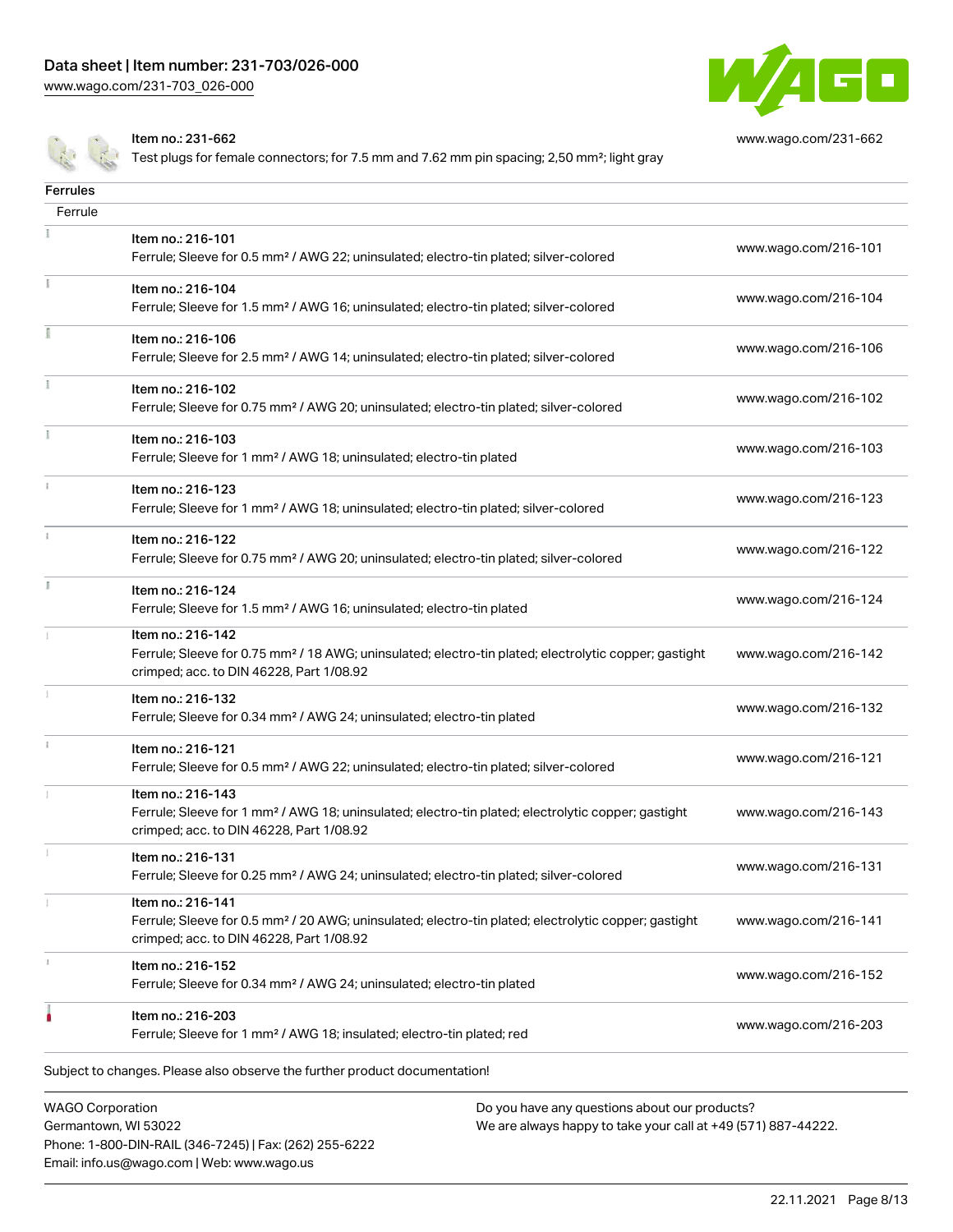#### Data sheet | Item number: 231-703/026-000

Phone: 1-800-DIN-RAIL (346-7245) | Fax: (262) 255-6222

Email: info.us@wago.com | Web: www.wago.us

[www.wago.com/231-703\\_026-000](http://www.wago.com/231-703_026-000)



|   | Item no.: 216-202<br>Ferrule; Sleeve for 0.75 mm <sup>2</sup> / 18 AWG; insulated; electro-tin plated; gray                                                                                             |                                                                                                                | www.wago.com/216-202 |
|---|---------------------------------------------------------------------------------------------------------------------------------------------------------------------------------------------------------|----------------------------------------------------------------------------------------------------------------|----------------------|
|   | Item no.: 216-151<br>Ferrule; Sleeve for 0.25 mm <sup>2</sup> / AWG 24; uninsulated; electro-tin plated                                                                                                 |                                                                                                                | www.wago.com/216-151 |
| Ă | Item no.: 216-204<br>Ferrule; Sleeve for 1.5 mm <sup>2</sup> / AWG 16; insulated; electro-tin plated; black                                                                                             |                                                                                                                | www.wago.com/216-204 |
|   | Item no.: 216-144<br>Ferrule; Sleeve for 1.5 mm <sup>2</sup> / AWG 16; uninsulated; electro-tin plated; electrolytic copper; gastight<br>crimped; acc. to DIN 46228, Part 1/08.92; silver-colored       |                                                                                                                | www.wago.com/216-144 |
|   | Item no.: 216-201<br>Ferrule; Sleeve for 0.5 mm <sup>2</sup> / 20 AWG; insulated; electro-tin plated; white                                                                                             |                                                                                                                | www.wago.com/216-201 |
|   | Item no.: 216-223<br>Ferrule; Sleeve for 1 mm <sup>2</sup> / AWG 18; insulated; electro-tin plated; red                                                                                                 |                                                                                                                | www.wago.com/216-223 |
|   | Item no.: 216-241<br>Ferrule; Sleeve for 0.5 mm <sup>2</sup> / 20 AWG; insulated; electro-tin plated; electrolytic copper; gastight<br>crimped; acc. to DIN 46228, Part 4/09.90; white                  |                                                                                                                | www.wago.com/216-241 |
|   | Item no.: 216-242<br>Ferrule; Sleeve for 0.75 mm <sup>2</sup> / 18 AWG; insulated; electro-tin plated; electrolytic copper; gastight<br>crimped; acc. to DIN 46228, Part 4/09.90; gray                  |                                                                                                                | www.wago.com/216-242 |
|   | Item no.: 216-222<br>Ferrule; Sleeve for 0.75 mm <sup>2</sup> / 18 AWG; insulated; electro-tin plated; gray                                                                                             |                                                                                                                | www.wago.com/216-222 |
|   | Item no.: 216-221<br>Ferrule; Sleeve for 0.5 mm <sup>2</sup> / 20 AWG; insulated; electro-tin plated; white                                                                                             |                                                                                                                | www.wago.com/216-221 |
|   | Item no.: 216-224<br>Ferrule; Sleeve for 1.5 mm <sup>2</sup> / AWG 16; insulated; electro-tin plated; black                                                                                             |                                                                                                                | www.wago.com/216-224 |
|   | Item no.: 216-243<br>Ferrule; Sleeve for 1 mm <sup>2</sup> / AWG 18; insulated; electro-tin plated; electrolytic copper; gastight crimped; www.wago.com/216-243<br>acc. to DIN 46228, Part 4/09.90; red |                                                                                                                |                      |
|   | Item no.: 216-244<br>Ferrule; Sleeve for 1.5 mm <sup>2</sup> / AWG 16; insulated; electro-tin plated; electrolytic copper; gastight<br>crimped; acc. to DIN 46228, Part 4/09.90; black                  |                                                                                                                | www.wago.com/216-244 |
| ٠ | Item no.: 216-263<br>Ferrule; Sleeve for 1 mm <sup>2</sup> / AWG 18; insulated; electro-tin plated; electrolytic copper; gastight crimped; www.wago.com/216-263<br>acc. to DIN 46228, Part 4/09.90; red |                                                                                                                |                      |
| Â | Item no.: 216-264<br>Ferrule; Sleeve for 1.5 mm <sup>2</sup> / AWG 16; insulated; electro-tin plated; electrolytic copper; gastight<br>crimped; acc. to DIN 46228, Part 4/09.90; black                  |                                                                                                                | www.wago.com/216-264 |
| Â | Item no.: 216-284<br>Ferrule; Sleeve for 1.5 mm <sup>2</sup> / AWG 16; insulated; electro-tin plated; electrolytic copper; gastight<br>crimped; acc. to DIN 46228, Part 4/09.90; black                  |                                                                                                                | www.wago.com/216-284 |
|   | Item no.: 216-262<br>Ferrule; Sleeve for 0.75 mm <sup>2</sup> / 18 AWG; insulated; electro-tin plated; electrolytic copper; gastight<br>crimped; acc. to DIN 46228, Part 4/09.90; gray                  |                                                                                                                | www.wago.com/216-262 |
|   | Subject to changes. Please also observe the further product documentation!                                                                                                                              |                                                                                                                |                      |
|   | <b>WAGO Corporation</b><br>Germantown, WI 53022                                                                                                                                                         | Do you have any questions about our products?<br>We are always happy to take your call at +49 (571) 887-44222. |                      |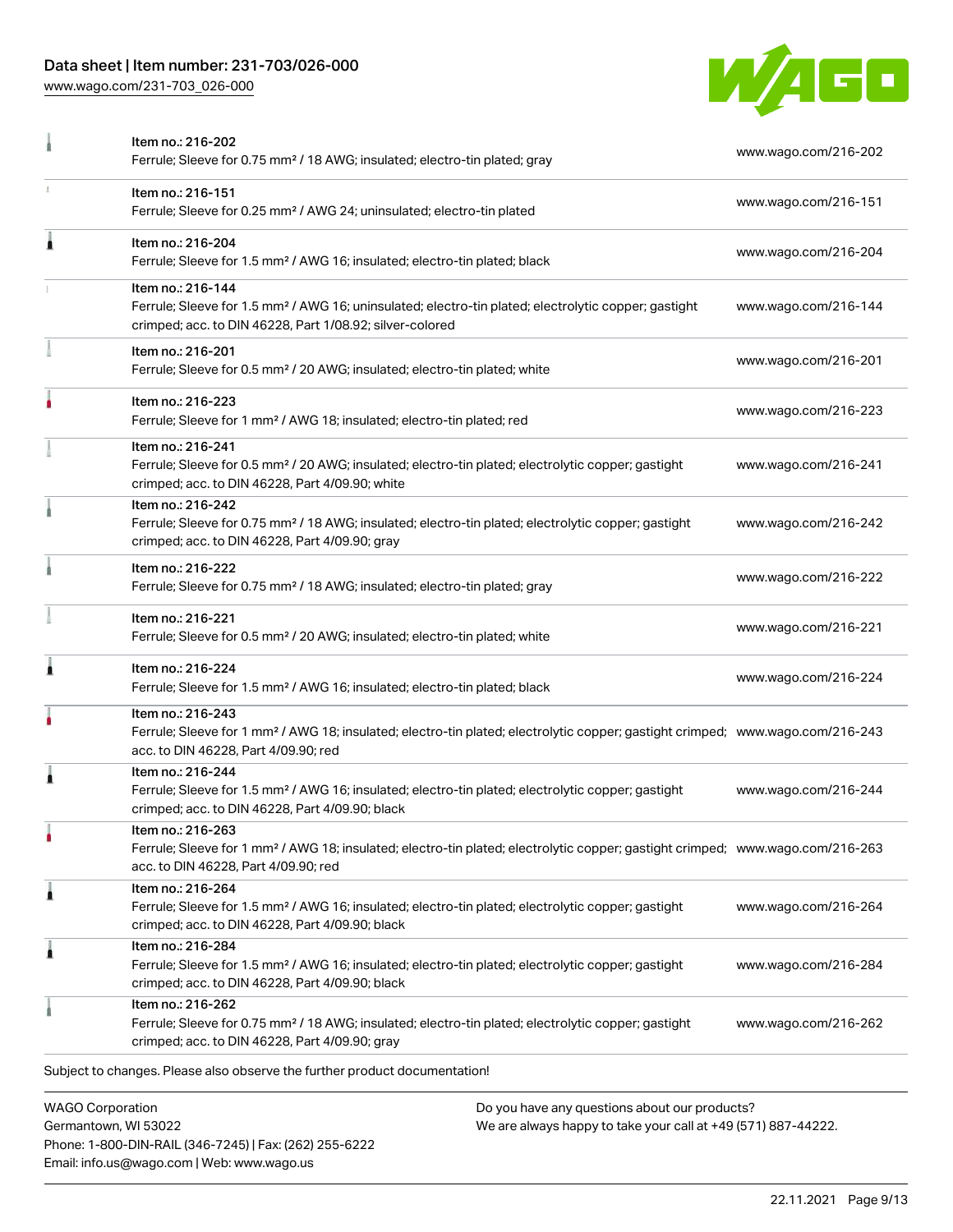[www.wago.com/231-703\\_026-000](http://www.wago.com/231-703_026-000)



|                                                         | Item no.: 216-301<br>Ferrule; Sleeve for 0.25 mm <sup>2</sup> / AWG 24; insulated; electro-tin plated; yellow                                                                      |            |               | www.wago.com/216-301 |
|---------------------------------------------------------|------------------------------------------------------------------------------------------------------------------------------------------------------------------------------------|------------|---------------|----------------------|
|                                                         | Item no.: 216-321<br>Ferrule; Sleeve for 0.25 mm <sup>2</sup> / AWG 24; insulated; electro-tin plated; yellow                                                                      |            |               | www.wago.com/216-321 |
|                                                         | Item no.: 216-322<br>Ferrule; Sleeve for 0.34 mm <sup>2</sup> / 22 AWG; insulated; electro-tin plated; green                                                                       |            |               | www.wago.com/216-322 |
|                                                         | Item no.: 216-302<br>Ferrule; Sleeve for 0.34 mm <sup>2</sup> / 22 AWG; insulated; electro-tin plated; light turquoise                                                             |            |               | www.wago.com/216-302 |
| Marking accessories                                     |                                                                                                                                                                                    |            |               |                      |
| Marking strip                                           |                                                                                                                                                                                    |            |               |                      |
|                                                         | Item no.: 210-331/762-202                                                                                                                                                          |            |               |                      |
|                                                         | Marking strips; as a DIN A4 sheet; MARKED; 1-16 (100x); Height of marker strip: 2.3 mm/0.091 in; Strip<br>length 182 mm; Horizontal marking; Self-adhesive; white                  |            | /762-202      | www.wago.com/210-331 |
|                                                         | Item no.: 210-332/762-020<br>Marking strips; as a DIN A4 sheet; MARKED; 1-20 (80x); Height of marker strip: 3 mm; Strip length 182<br>mm; Horizontal marking; Self-adhesive; white |            | /762-020      | www.wago.com/210-332 |
| <b>Strain relief</b>                                    |                                                                                                                                                                                    |            |               |                      |
| Strain relief housing                                   |                                                                                                                                                                                    |            |               |                      |
|                                                         | Item no.: 232-683<br>Strain relief housing; orange                                                                                                                                 |            |               | www.wago.com/232-683 |
| <b>Downloads</b>                                        |                                                                                                                                                                                    |            |               |                      |
| Documentation                                           |                                                                                                                                                                                    |            |               |                      |
| <b>Additional Information</b><br>Technical explanations |                                                                                                                                                                                    | 2019 Apr 3 | pdf<br>2.0 MB | Download             |
| <b>CAD files</b>                                        |                                                                                                                                                                                    |            |               |                      |
| <b>CAE</b> data                                         |                                                                                                                                                                                    |            |               |                      |
|                                                         | EPLAN Data Portal 231-703/026-000                                                                                                                                                  |            | <b>URL</b>    | Download             |
|                                                         | ZUKEN Portal 231-703/026-000                                                                                                                                                       |            | URL           | Download             |
|                                                         | EPLAN Data Portal 231-703/026-000                                                                                                                                                  |            | <b>URL</b>    | Download             |
| CAD data                                                |                                                                                                                                                                                    |            |               |                      |

#### Subject to changes. Please also observe the further product documentation! 2D/3D Models 231-703/026-000

WAGO Corporation Germantown, WI 53022 Phone: 1-800-DIN-RAIL (346-7245) | Fax: (262) 255-6222 Email: info.us@wago.com | Web: www.wago.us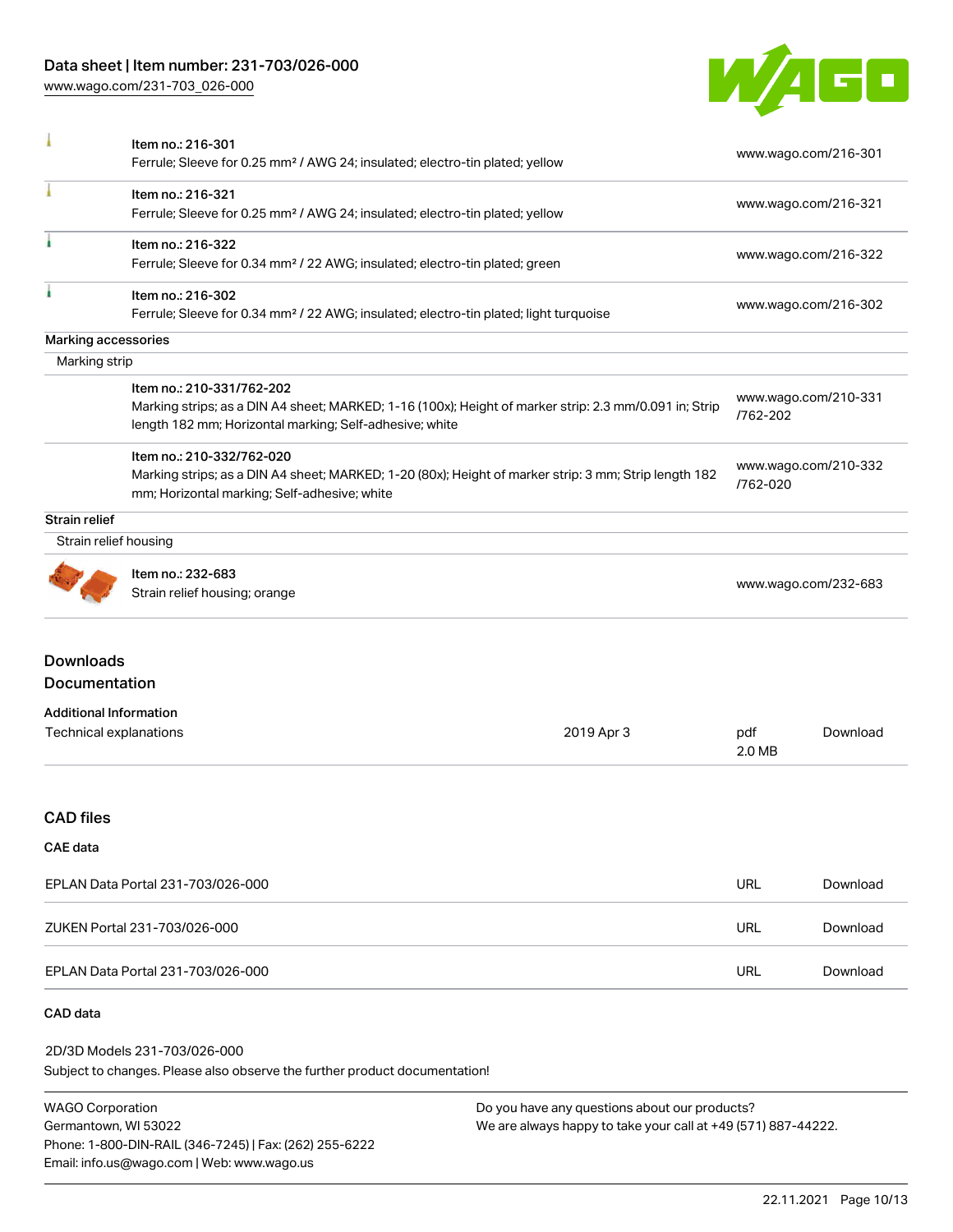

|                                                                                                                                              | URL | Download |
|----------------------------------------------------------------------------------------------------------------------------------------------|-----|----------|
|                                                                                                                                              |     |          |
| <b>Environmental Product Compliance</b>                                                                                                      |     |          |
| <b>Compliance Search</b>                                                                                                                     |     |          |
| Environmental Product Compliance 231-703/026-000                                                                                             | URL | Download |
| 1-conductor female connector; CAGE CLAMP <sup>®</sup> ; 2.5 mm <sup>2</sup> ; Pin spacing 7.62 mm; 3-<br>pole; 2,50 mm <sup>2</sup> ; orange |     |          |

#### Installation Notes



Inserting a conductor via 3.5 mm screwdriver – CAGE CLAMP® actuation parallel to conductor entry.



Inserting a conductor via 3.5 mm screwdriver – CAGE CLAMP® actuation perpendicular to conductor entry.



Inserting a conductor into CAGE CLAMP® unit via operating lever (231-291).



Inserting a conductor via operating tool.

Subject to changes. Please also observe the further product documentation!

WAGO Corporation Germantown, WI 53022 Phone: 1-800-DIN-RAIL (346-7245) | Fax: (262) 255-6222 Email: info.us@wago.com | Web: www.wago.us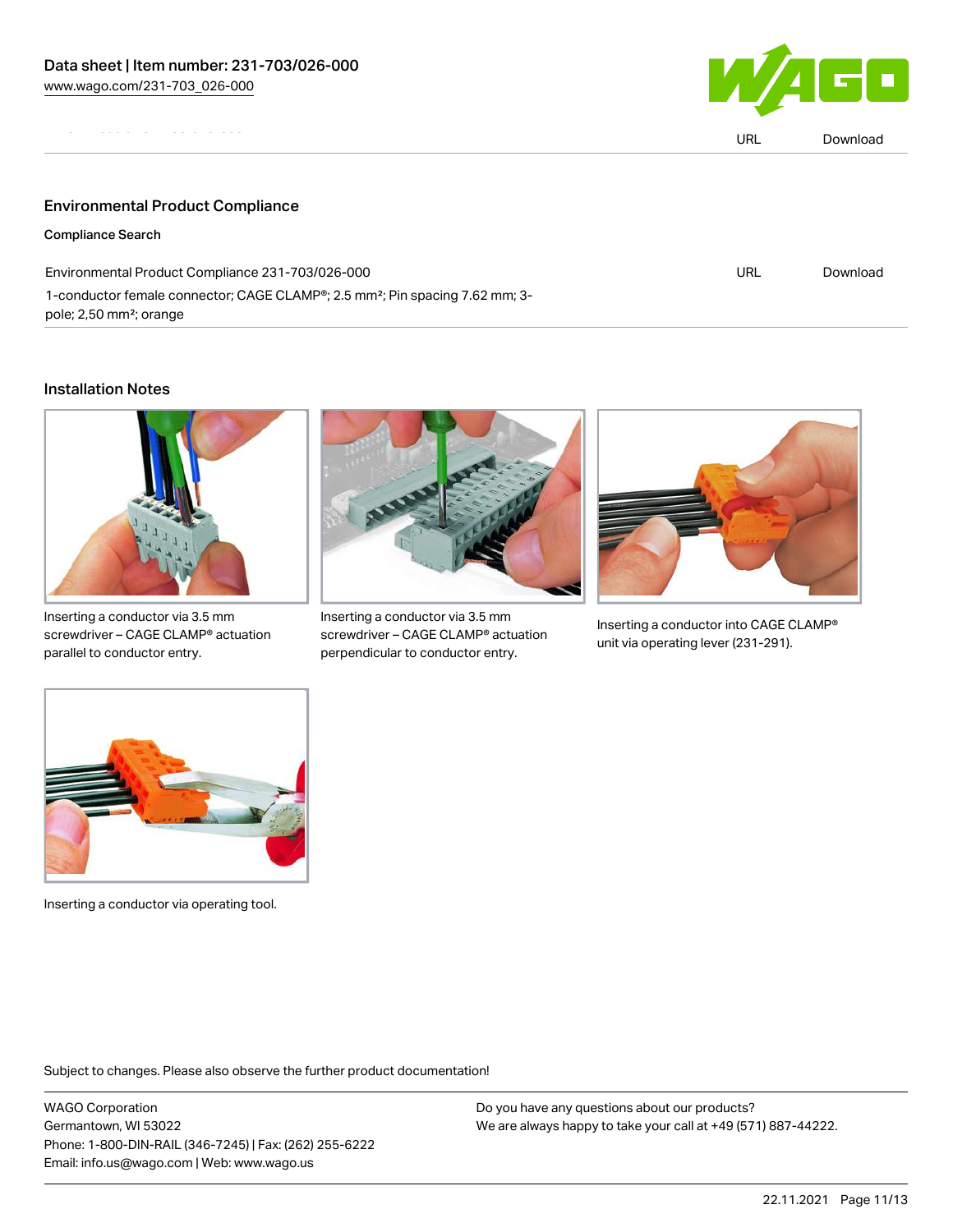



Coding a female connector by removing coding finger(s).



Testing – female connector with CAGE CLAMP®

Integrated test ports for testing perpendicular to conductor entry via 2 or 2.3 mm Ø test plug

#### Installation



Male connector with strain relief plate



Strain relief housing shown with a male connector equipped with CAGE CLAMP®

Subject to changes. Please also observe the further product documentation!

WAGO Corporation Germantown, WI 53022 Phone: 1-800-DIN-RAIL (346-7245) | Fax: (262) 255-6222 Email: info.us@wago.com | Web: www.wago.us